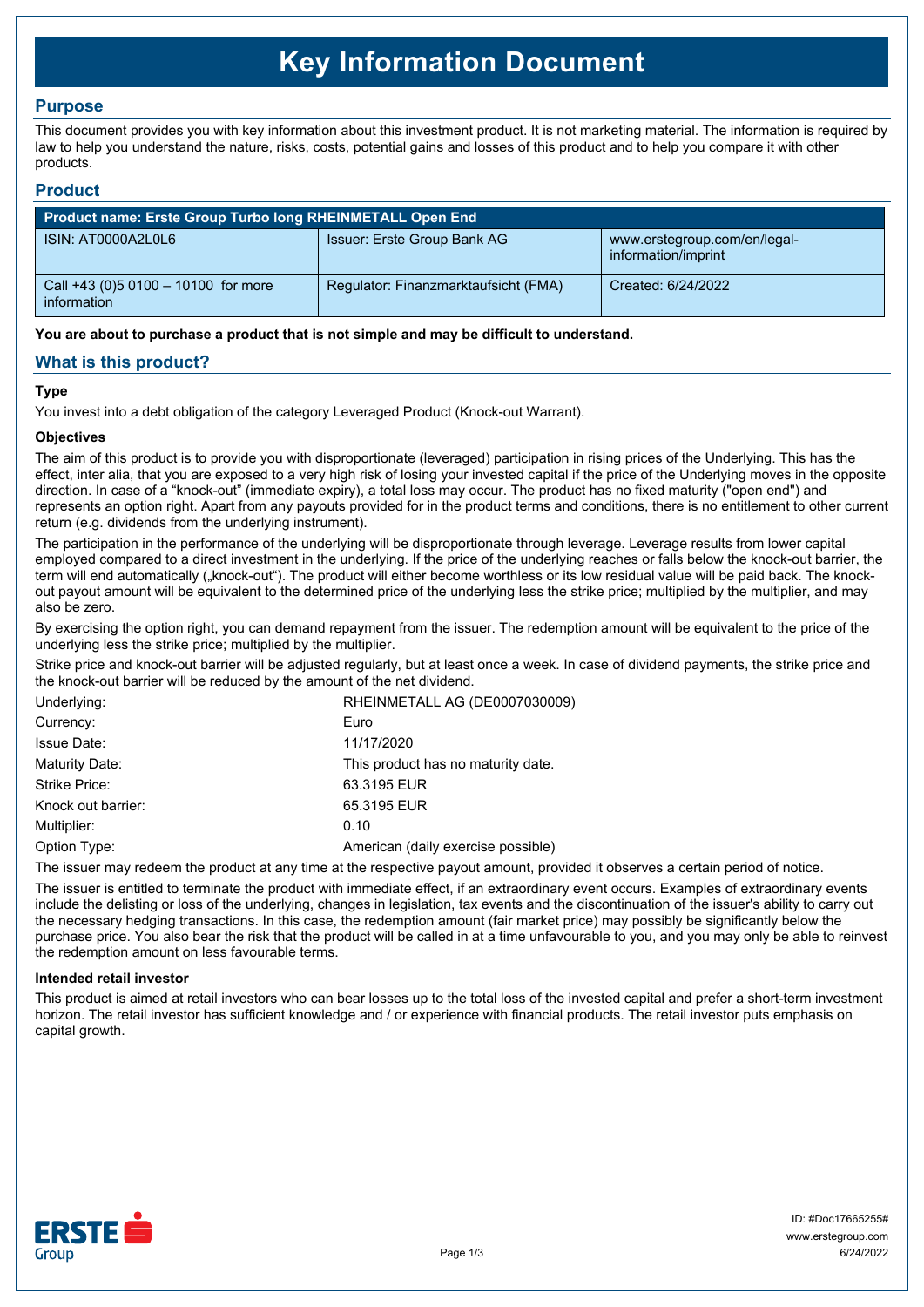## **What are the risks and what could I get in return?**

#### **Risk Indicator**



The summary risk indicator is a guide to the level of risk of this product compared to other products. It shows how likely it is that the product will lose money because of movements in the markets or because we are not able to pay you.

We have classified this product as 6 out of 7, which is the second-highest risk class.

This rates the potential losses from future performance at a high level, and poor market conditions are very unlikely to impact our capacity to pay you.

**Be aware of currency risk.** If the currency of the product is different from the currency of the country in which you live, you will receive payments in a different currency, so the final return you will get will depend on the exchange rate between the two currencies. This risk is not considered in the indicator shown above.

This product does not include any protection from future market performance so you could lose some or all of your investment. If we are not able to pay you what is owed, you could lose your entire investment.

#### **Performance scenarios**

*Market developments in the future cannot be accurately predicted. The scenarios shown are only an indication of some of the possible outcomes based on recent returns. Actual returns could be lower.*

| Investment of 10,000 EUR<br><b>Scenarios</b> |                                    | 1 day<br>(recommended<br>holding period) |
|----------------------------------------------|------------------------------------|------------------------------------------|
| <b>Stress scenario</b>                       | What you might get back after cost | 7,536.29 EUR                             |
|                                              | Percentage return                  | $-24.64%$                                |
| Unfavorable scenario                         | What you might get back after cost | 9,653.79 EUR                             |
|                                              | Percentage return                  | $-3.46%$                                 |
| <b>Moderate scenario</b>                     | What you might get back after cost | 9,982.81 EUR                             |
|                                              | Percentage return                  | $-0.17%$                                 |
| <b>Favorable scenario</b>                    | What you might get back after cost | 10,299.08 EUR                            |
|                                              | Percentage return                  | 2.99%                                    |

This table shows the money you could get back over the recommended holding period assuming that you invest 10,000 EUR. Holding the product for longer is expected to significantly affect the risk of the investment.

The scenarios shown illustrate how your investment could perform. You can compare them with the scenarios of other products. In general, the scenarios show the average return per year. If the recommended holding period is less than one year, the scenarios show the percentage return over the recommended holding period. Therefore, the comparability might be limited.

The scenarios presented are an estimate of future performance based on evidence from the past on how the value of this investment varies, and are not an exact indicator. What you get will vary depending on how the market performs and how long you keep the product.

The stress scenario shows what you might get back in extreme market circumstances, and it does not take into account the situation where we are not able to pay you.

The figures shown include all the costs of the product itself, but may not include all the costs that you pay to your advisor or distributor. The figures do not take into account your personal tax situation, which may also affect how much you get back.

## **What happens if Erste Group Bank AG is unable to pay out?**

This product is not covered by any deposit guarantee scheme. You are exposed to the risk that Erste Group Bank AG may not be able to fulfil its obligations arising from this product in the event of an insolvency (inability to pay, over-indebtedness) or from an official order ("bail-in regime"). A total loss of your invested capital is possible.

## **What are the costs?**

The Reduction in Yield (RIY) shows what impact the total costs you pay will have on the investment return you might get. The total costs take into account one-off, ongoing and incidental costs.